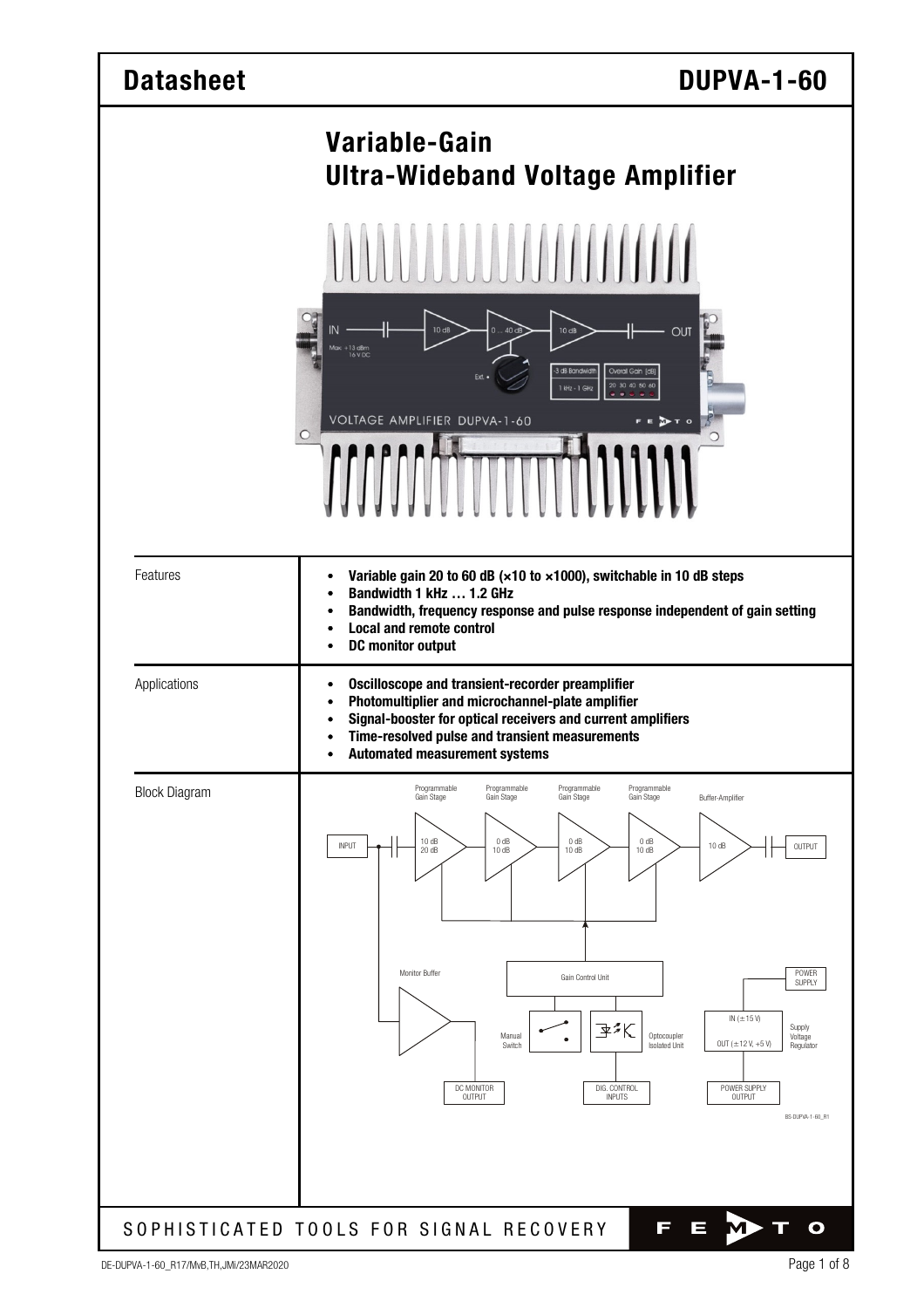# **Variable-Gain Ultra-Wideband Voltage Amplifier**

| <b>Related Models</b> | <b>DUPVA-1-70</b>                                                                                                                                                                         | Gain values 30, 40, 50, 60, 70 dB<br>Upper cut-off frequency 1.1 GHz                                                                                                                                                                                                                     |  |  |  |
|-----------------------|-------------------------------------------------------------------------------------------------------------------------------------------------------------------------------------------|------------------------------------------------------------------------------------------------------------------------------------------------------------------------------------------------------------------------------------------------------------------------------------------|--|--|--|
| Available Accessories | CA-SMA-BNC                                                                                                                                                                                | SMA to BNC adapter                                                                                                                                                                                                                                                                       |  |  |  |
|                       | <b>PS-15</b>                                                                                                                                                                              | power supply<br>input: 100 - 240 VAC<br>output: ±15 VDC, +400/-250 mA                                                                                                                                                                                                                    |  |  |  |
|                       | LUCI-10                                                                                                                                                                                   | compact digital I/O interface for USB remote control,<br>supports opto-isolation of amplifier signal path from PC<br>USB port, 16 digital outputs, 3 opto-isolated digital inputs,<br>bus-powered operation                                                                              |  |  |  |
| Specifications        | Test conditions                                                                                                                                                                           | $V_s = \pm 15$ V, T <sub>A</sub> = 25 °C, system impedance = 50 $\Omega$                                                                                                                                                                                                                 |  |  |  |
| Gain                  | Gain values<br>Gain accuracy<br>Gain flatness                                                                                                                                             | 20, 30, 40, 50, 60 dB<br>$\pm 0.1$ dB<br>(between settings)<br>$±1$ dB<br>(overall)<br>$\pm 0.15$ dB                                                                                                                                                                                     |  |  |  |
| Frequency Response    | Lower cut-off frequency<br>Upper cut-off frequency<br>Upper cut-off frequency rolloff                                                                                                     | 1kHz<br>1.2 GHz<br>40 dB/Oct.                                                                                                                                                                                                                                                            |  |  |  |
| Time Response         | Rise/fall time (10 % - 90 %)<br>Group delay                                                                                                                                               | 380 ps<br>$2.2$ ns                                                                                                                                                                                                                                                                       |  |  |  |
| Input                 | Input impedance AC<br>Input impedance DC<br>Input VSWR (@ 20 dB gain)<br>Input VSWR (@ 30 - 60 dB gain)<br>50 $\Omega$ noise figure<br>Equivalent input voltage noise<br>1/f-noise corner | $50 \Omega$<br>100 kΩ<br>1.12:1<br>$(f < 1$ GHz)<br>(f < 2 GHz)<br>1.7:1<br>1.2:1<br>$(f < 1$ GHz)<br>1.75:1<br>(f < 2 GHz)<br>3.0 dB<br>(@ 60 dB gain)<br>3.5dB<br>(@ 30 - 50 dB gain)<br>(@ 60 dB gain)<br>450 pV/ $\sqrt{Hz}$<br>(@ 30 - 50 dB gain)<br>500 pV/ $\sqrt{Hz}$<br>40 kHz |  |  |  |
|                       | SOPHISTICATED TOOLS FOR SIGNAL RECOVERY                                                                                                                                                   | П<br>$\equiv$<br>O                                                                                                                                                                                                                                                                       |  |  |  |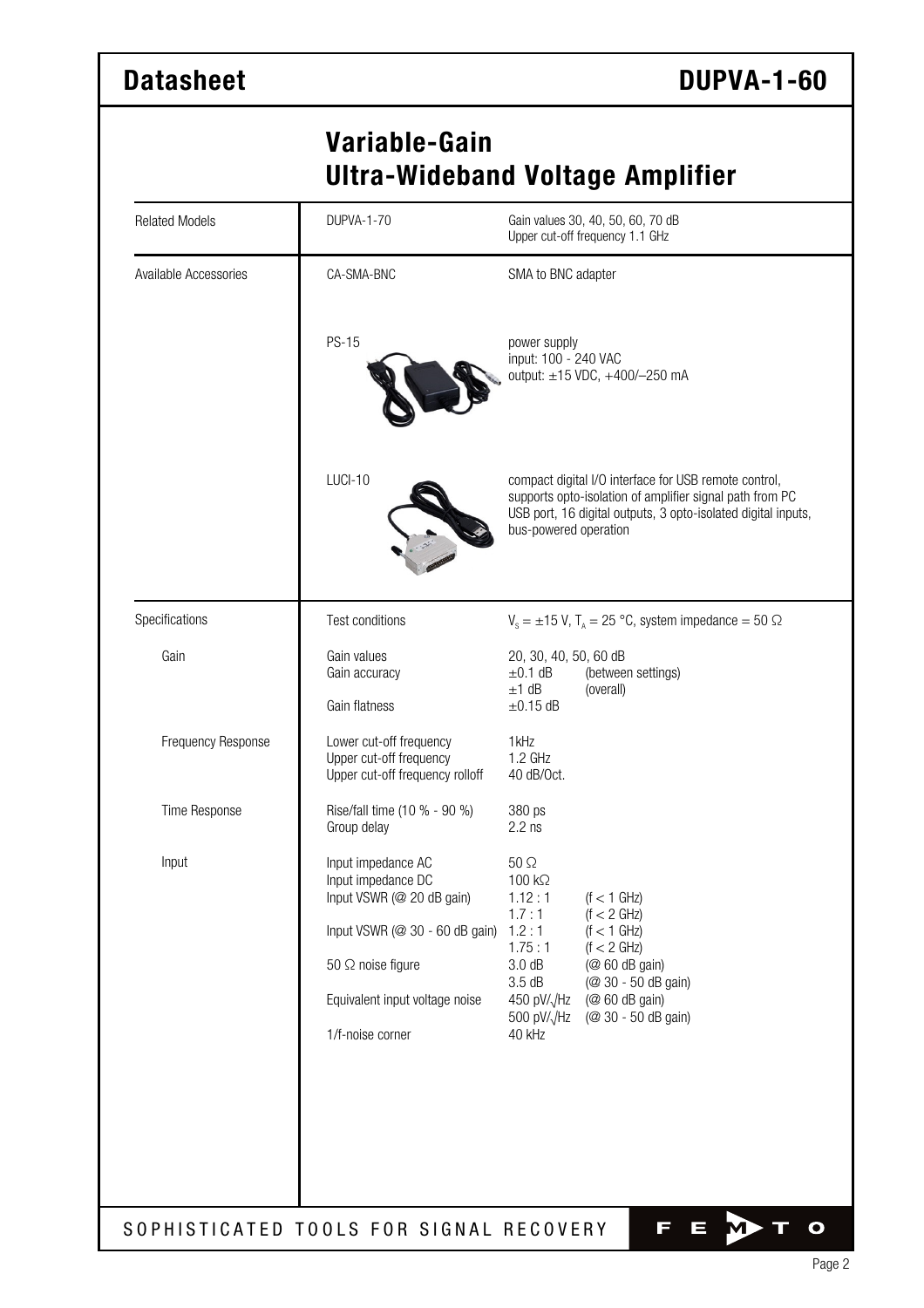# **Variable-Gain Ultra-Wideband Voltage Amplifier**

| Specifications (continued) |                                                                                                                                       |                                                                                                                                                                                     |                                                                                                       |  |  |
|----------------------------|---------------------------------------------------------------------------------------------------------------------------------------|-------------------------------------------------------------------------------------------------------------------------------------------------------------------------------------|-------------------------------------------------------------------------------------------------------|--|--|
| Output                     | Output impedance<br>Output power P <sub>1dB</sub>                                                                                     | $50\Omega$<br>13 dBm<br>10 dBm                                                                                                                                                      | (@ 100 MHz)<br>(@ 500 MHz)                                                                            |  |  |
|                            | Output peak-peak voltage<br>for linear Amplification                                                                                  | 2 V<br>1.7V                                                                                                                                                                         | (@ 100 MHz)<br>(@ 500 MHz)                                                                            |  |  |
|                            | Output VSWR                                                                                                                           | 1.77:1<br>2.0:1                                                                                                                                                                     | $(f < 1$ GHz)<br>(f < 2 GHz)                                                                          |  |  |
|                            | Third order intercept point IP <sub>3</sub><br>Reverse isolation                                                                      | 21 dBm<br>80 dB                                                                                                                                                                     |                                                                                                       |  |  |
|                            | Dynamic range (without average)                                                                                                       | 70 dB<br>$(P_{1dR}$ - min. detectable signal)                                                                                                                                       |                                                                                                       |  |  |
| Monitor Output             | Monitor output gain<br>Monitor output impedance<br>Monitor output voltage range<br>Monitor output current<br>Monitor output bandwidth | 1<br>$50 \Omega$<br>±10V<br>$\pm 25$ mA<br>DC  100 kHz                                                                                                                              | $(\textcircled{2} \ge 100 \text{ k}\Omega \text{ load})$<br>(designed for $\geq$ 100 k $\Omega$ load) |  |  |
| <b>Digital Control</b>     | Control input voltage range                                                                                                           | Low: $-0.8  +0.8$ V<br>High: $+1.8$ $+12$ V                                                                                                                                         |                                                                                                       |  |  |
| Power Supply               | Supply voltage<br>Supply current                                                                                                      | ±15V<br>$+350 / -100$ mA<br>(without current consumption from Sub-D-connector)<br>$\pm$ 12 V / max. 50 mA, +5 V / max. 50 mA<br>(Auxiliary voltage outputs Pin 1-4 Sub-D-connector) |                                                                                                       |  |  |
|                            | Stabilized power supply output                                                                                                        |                                                                                                                                                                                     |                                                                                                       |  |  |
| Case                       | Weight<br>Material                                                                                                                    | 510 g (1.1 lb)<br>AlMg4.5Mn, nickel-plated                                                                                                                                          |                                                                                                       |  |  |
| Temperature Range          | Storage temperature<br>Operating temperature                                                                                          | $-40+100$ °C<br>$0+60$ °C                                                                                                                                                           |                                                                                                       |  |  |
| Absolute Maximum Ratings   | Signal input power<br>Signal input DC voltage                                                                                         | $+13$ dBm<br>±16V                                                                                                                                                                   | $(f > 500$ Hz)<br>(slope max. $\pm 1$ V/ms)                                                           |  |  |
|                            | Signal output reverse power<br>Signal output reverse DC voltage<br>Control input voltage<br>Power supply voltage                      | $+13$ dBm<br>$+16$ V / $-12$ V<br>$+16$ V / $-5$ V<br>±17V                                                                                                                          | (slope max. $\pm 1$ V/ms)                                                                             |  |  |
|                            |                                                                                                                                       |                                                                                                                                                                                     |                                                                                                       |  |  |
|                            |                                                                                                                                       |                                                                                                                                                                                     |                                                                                                       |  |  |
|                            |                                                                                                                                       |                                                                                                                                                                                     |                                                                                                       |  |  |
|                            |                                                                                                                                       |                                                                                                                                                                                     |                                                                                                       |  |  |
|                            |                                                                                                                                       |                                                                                                                                                                                     |                                                                                                       |  |  |
|                            | SOPHISTICATED TOOLS FOR SIGNAL RECOVERY                                                                                               |                                                                                                                                                                                     | Т<br>$\equiv$<br>O                                                                                    |  |  |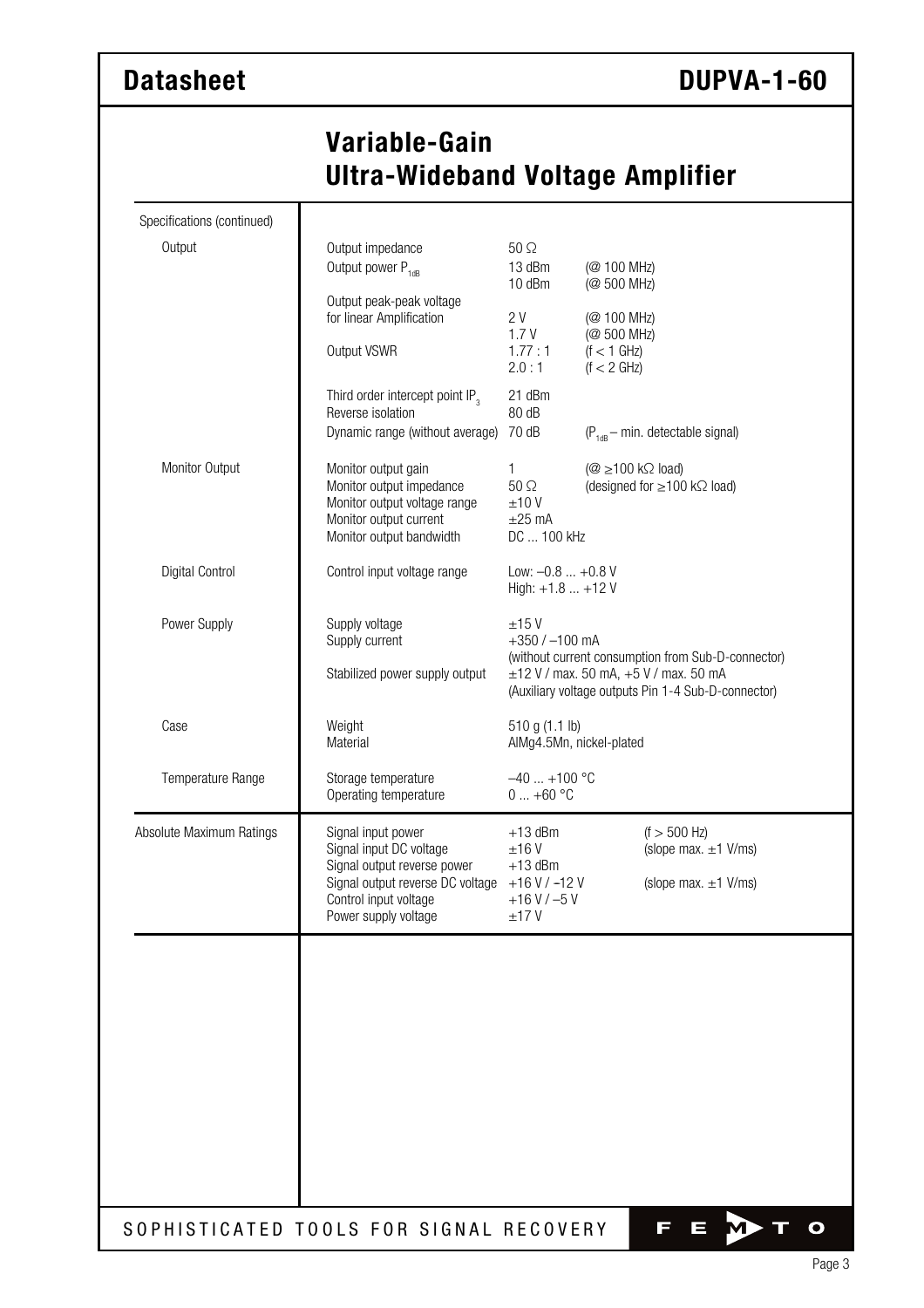# **Variable-Gain Ultra-Wideband Voltage Amplifier**

| Connectors               | Input                                  |                                                                                                                                                                                                                                                                              | SMA female                                                                                                                                                                                                                                                                                                                                                                                                                               |                                   |                                  |  |  |  |
|--------------------------|----------------------------------------|------------------------------------------------------------------------------------------------------------------------------------------------------------------------------------------------------------------------------------------------------------------------------|------------------------------------------------------------------------------------------------------------------------------------------------------------------------------------------------------------------------------------------------------------------------------------------------------------------------------------------------------------------------------------------------------------------------------------------|-----------------------------------|----------------------------------|--|--|--|
|                          | Output                                 | SMA female                                                                                                                                                                                                                                                                   |                                                                                                                                                                                                                                                                                                                                                                                                                                          |                                   |                                  |  |  |  |
|                          | Power supply                           | Lemo <sup>®</sup> series 1S, 3-pin fixed socket<br>(mating plug type: FFA.1S.303.CLAC52)<br>Pin 1:<br>$+15V$<br>Pin 2:<br>$-15V$<br><b>GND</b><br>Pin $3:$<br>Ο<br>O<br>$\frac{PIN 2}{Vs}$<br>PIN <sub>1</sub><br>$\overline{+Vs}$<br>Ø<br>PIN <sub>3</sub><br>GND<br>O<br>U |                                                                                                                                                                                                                                                                                                                                                                                                                                          |                                   |                                  |  |  |  |
|                          |                                        |                                                                                                                                                                                                                                                                              |                                                                                                                                                                                                                                                                                                                                                                                                                                          |                                   |                                  |  |  |  |
|                          |                                        |                                                                                                                                                                                                                                                                              |                                                                                                                                                                                                                                                                                                                                                                                                                                          |                                   |                                  |  |  |  |
|                          | Control port                           | Pin 1:<br>Pin 2:<br>Pin $3:$<br>Pin 4:<br>Pin 5:<br>Pin $6 - 8$ :<br>Pin 9:<br>Pin 14:<br>Pin 15:<br>Pin 16:                                                                                                                                                                 | Sub-D 25-pin, female, qual. class 2<br>+12 V (stabilized power supply output)<br>-12 V (stabilized power supply output)<br>AGND (analog ground)<br>+5 V (stabilized power supply output)<br>Monitor output<br><b>NC</b><br>DGND (ground f. digital control pin 10 - 25)<br>Pin 10 - 13:<br><b>NC</b><br>Digital control input: gain, LSB<br>Digital control input: gain<br>Digital control input: gain, MSB<br>Pin 17 - 25:<br><b>NC</b> |                                   |                                  |  |  |  |
| Remote Control Operation | General                                | Remote control input bits are opto-isolated and connected<br>by logical OR to local switch setting. For remote control<br>of the gain setting, set the local switch to "Ext." and<br>select the wanted gain setting via a 3-bit-code at the<br>corresponding digital inputs: |                                                                                                                                                                                                                                                                                                                                                                                                                                          |                                   |                                  |  |  |  |
|                          | Gain setting -<br>corresponding inputs | Gain                                                                                                                                                                                                                                                                         | <b>Pin 14</b>                                                                                                                                                                                                                                                                                                                                                                                                                            | Pin 15                            | <b>Pin 16</b>                    |  |  |  |
|                          |                                        | 20 dB<br>30 dB<br>40 dB<br>50 dB<br>60 dB                                                                                                                                                                                                                                    | Low<br>High<br>Low<br>High<br>Low                                                                                                                                                                                                                                                                                                                                                                                                        | Low<br>Low<br>High<br>High<br>Low | Low<br>Low<br>Low<br>Low<br>High |  |  |  |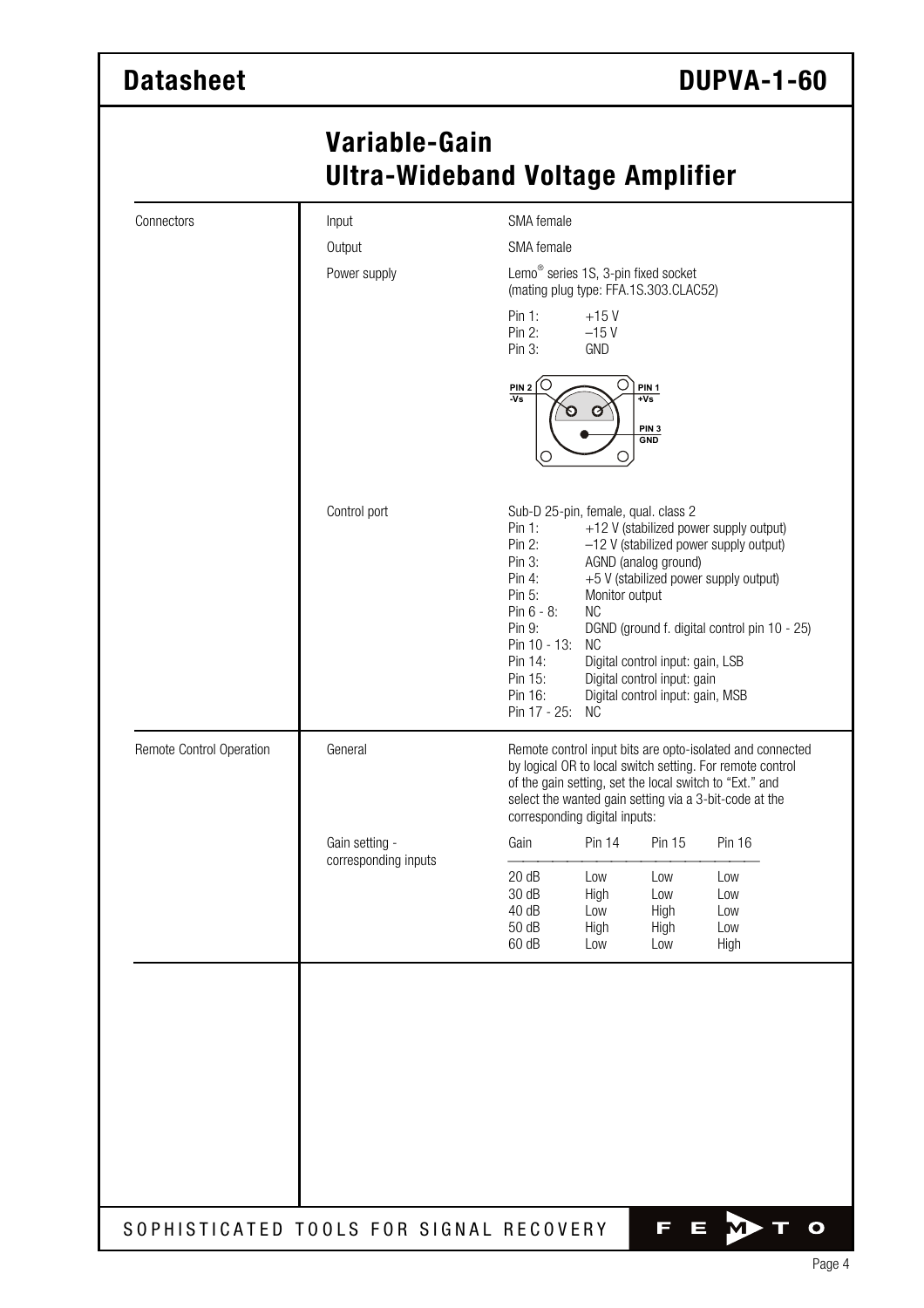### **Datasheet DuPVA-1-60 Variable-Gain Ultra-Wideband Voltage Amplifier**  Typical Performance Frequency response (logarithmic) **Characteristics** 70 60  $50^{\circ}$ Gain, S21 [dB]  $40$  $30$  $20$  $10$  $\overline{0}$  $10k$  $100k$  $1 M$ 10M 100 M  $\uparrow$  G  $10G$ Frequency [Hz] DG02-0640-13 Frequency response (linear) 70  $60$  $50$  $40$ [dB] 30  $rac{1}{2}$  $_{20}$ Gain,  $10$  $\ddot{\circ}$  $-10$  $-20$  $1<sup>°</sup>$  $2G$  $3<sup>°</sup>$  $4G$  $10k$ Frequency [Hz] DG01-0640-13

SOPHISTICATED TOOLS FOR SIGNAL RECOVERY

O

F

 $\equiv$ 

M)

Т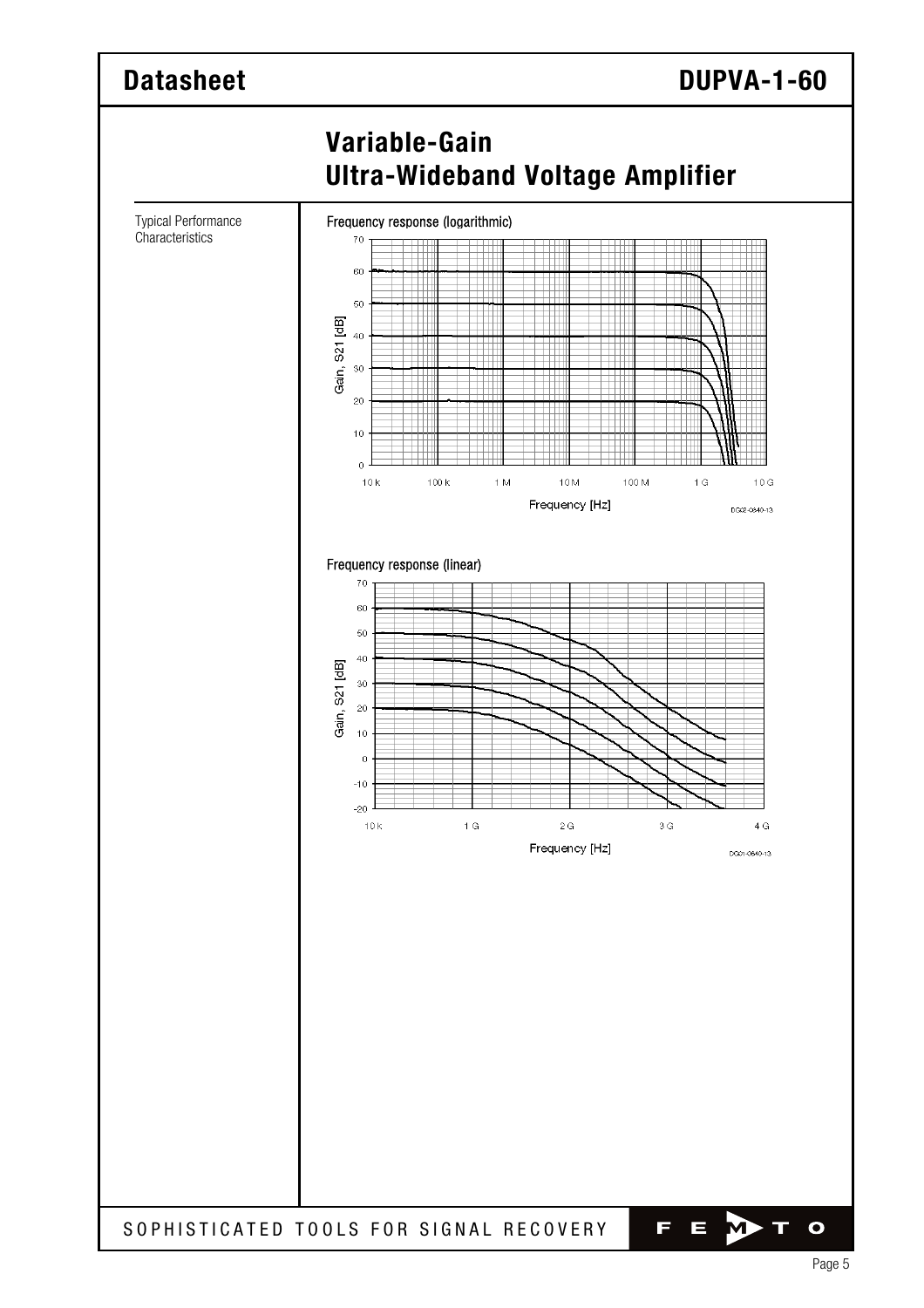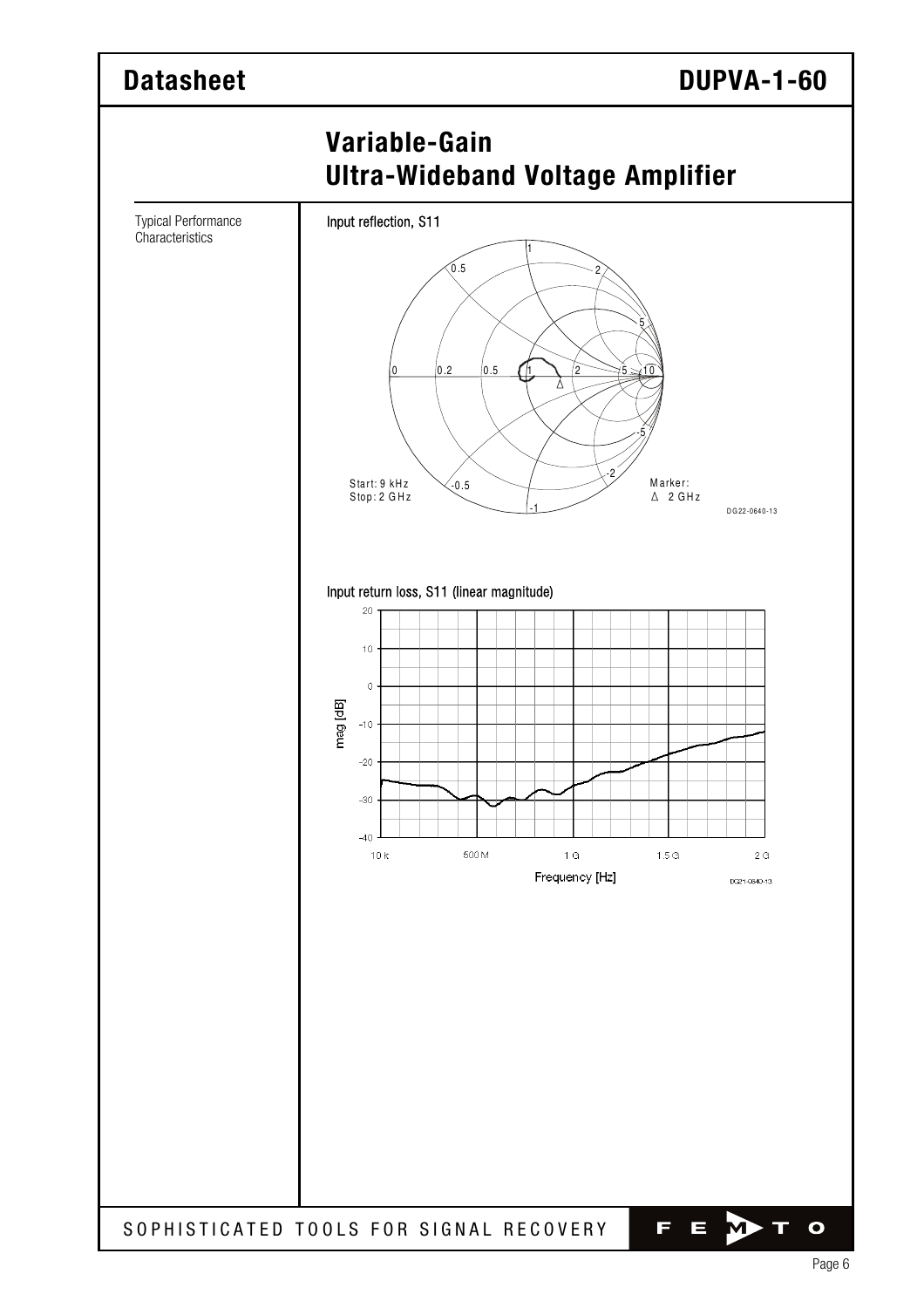